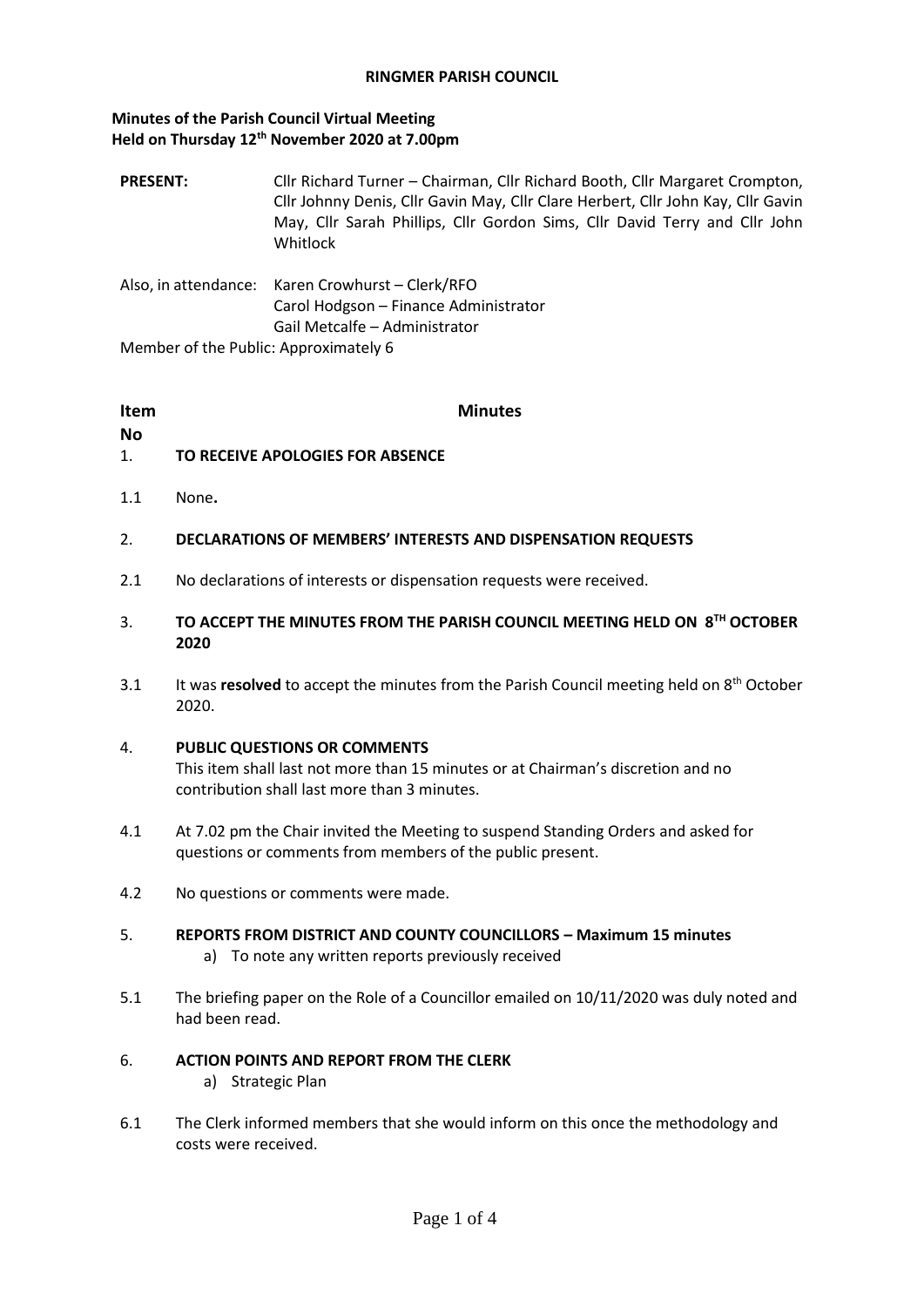# 7. **CORRESPONDENCE – FOR NOTING OR ACTION**

- 7.1 a) To act as the Registered Office for Cheyney Trust
- 7.2 After the Clerk explained that this would simply involve their mail coming to us and an email to them informing when they have mail, it was agreed with only one abstention that Ringmer Parish Council act as the registered office for Cheyney Trust.
- 7.3 b) Ringmer Swimming Pool
- 7.4 The Clerk advised that 3 quotes were being obtained by Lewes District Council for the repairs needed and that the swimming pool, therefore, was not being closed.
- 7.5 c) Draft East Sussex Local Cycling and Walking Infrastructure Plan Consultation To consider any correspondence for noting or action received after this agenda has been published
- 7.6 Cllr Denis and Cllr Phillips to draft a consultation document for all members copying in the Clerk.
- 7.7 d) To consider any correspondence for noting or action received after this agenda has been published
- 7.8 i) Cllr Turner to attend the zoom meeting on  $25<sup>th</sup>$  November 2020.
	- ii) It was decided to defer a decision on helping the Village Hall out financially until more information is obtained.

## 8. **TERMS OF REFERENCE**

- 8.1 a) Personnel Sub- Committee to adopt and accept the Terms of Reference as recommended by the Personnel Committee at the meeting held on 19<sup>th</sup> October 2020
- 8.2 A proposal was made and seconded that the Terms of Reference recommended by the Personnel Committee at the meeting on  $19<sup>th</sup>$  October 2020 along with the changes made by Cllr Sims be the final document to be adopted and accepted.
- 8.3 A vote was taken 10 were in favour and 2 abstained, therefore the proposal was carried.
- 8.4 b) Skate Ramp Working Group as recommended by the Skate Ramp Working Group
- 8.5 A proposal was made and seconded that, in light of the information received today, the Terms of Reference be deferred.

A vote was taken and the outcome was unanimous.

## 9. **APPOINTMENTS OF COUNCILLORS**

- 9.1 a) Office and Finance Committee 1 Member
- 9.2 No-one came forward so please contact the Clerk for more information if interested.
- 9.3 b) Personnel Sub-Committee 1 Member
- 9.4 **ACTION** Clerk to arrange a Zoom meeting for members to discuss and for a democratic vote to be taken.
- 9.5 c) Skate Ramp Working Group 2 Members
- 9.6 A vote was taken to appoint Cllr Wilkins to the group which was unanimous. Cllr May expressed his belief that the Group was big enough without another member joining.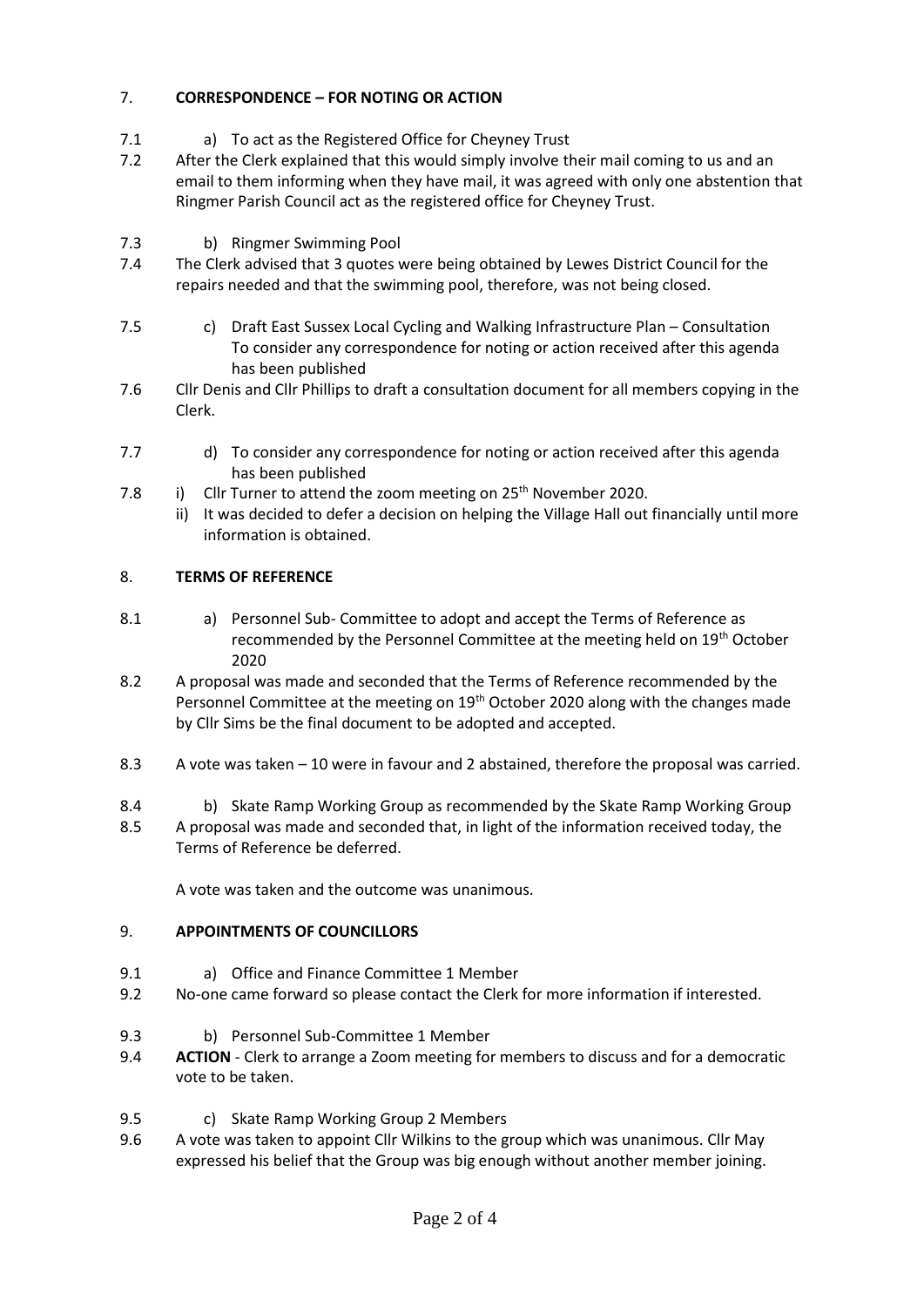- 9.7 d) Play Area Equipment Working Group 1 Member
- 9.8 A unanimous vote was taken to appoint Cllr Wilkins as the new member of the Group.

## 10. **MEETING SCHEDULE 2021 – 2022**

10.1 The Meeting Schedule for 2021-2022 was accepted.

#### 11. **OFFICE & FINANCE:**

- 11.1 a) Payments and Receipts (Previously circulated)
	- b) Bank Reconciliation(s)
	- c) Bank Summary
	- d) Cost Centre Report
	- e) Quotation(s)
- 11.2 Points a) to e) were taken together and members were happy to accept all documents on block and for Chairman to sign bank receipts.
- 11.3 f) Grant application(s)/Donations Victim Support and St Mary's Church (PCC) A vote was taken to pay Victim Support £200.00 rather than the £100.00 requested and St Mary's Church £280.90. These were both voted for unanimously.
	- g) Bank account signatories Progress

Cllr Whitlock is now the signatory of Jubilee Cottages.

- 12. **OFFICE AND STAFFING BUDGET –** Please note the office Budget includes, grants, subscriptions, professional services, and IT provision
- 12.1 A proposal was made to defer the budget to a further review in December. This was voted for unanimously.

## 13. **REPORTS BY LEAVE – NOT FOR DISCUSSION OR DECISION**

- 13.1 a) **Lewes and Eastbourne Neighbourhood Planning** Zoom mtg held on 09/11/20 it was requested that the meeting notes be read as they give the full picture and will inform what is to be done.
	- b) **East Sussex Highways** a minor victory regarding a pothole being seen as having an impact on residents and Council Tax payers was reported. Highways plan for additional signage at Mornington Lane and it was requested that this be added to the agenda for the next SLR meeting.
	- c) **Bishops Lane**  it was reported that new residents have moved in.
	- d) **Caburn Field Neighbours Group** a Government directive has increased the working hours on this site and there is an ongoing arrangement for developers to move site access.
	- e) **The Royal British Legion Remembrance Day** there was an informal wreathlaying service held on Remembrance Sunday.

## 14. **ITEMS FOR REFERRAL TO NEXT AGENDA OR APPROPRIATE COMMITTEE**

14.1 Those deferred at 7.8 ii), 8.5 , 12.1 and 13.1 b).

#### 15. **URGENT ITEMS AT THE CHAIRMAN'S DISCRETION REQUIRING DECISIONS WHICH CANNOT BE HELD OVER UNTIL THE NEXT MEETING**